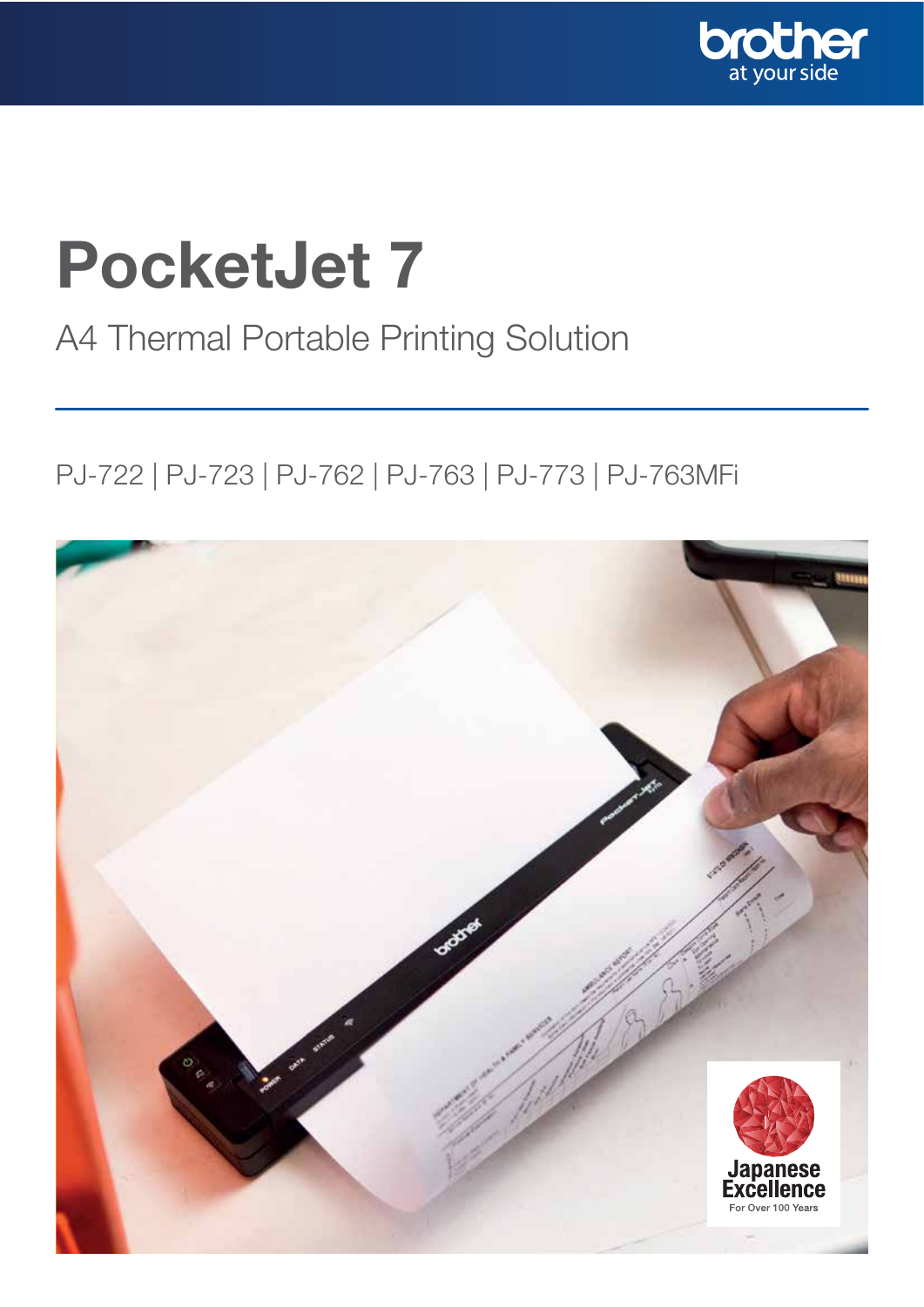# applications



### Field Sales

Sales staff out in the field are able to print whatever is required at their client's premises without having to commute back to the office. This increases productivity by allowing staff to visit other clients with their newfound time.

Applications Include: Invoices, Quotes, Financial plans, **Contracts** 



Field Service

Engineers out on the road are able to increase efficiency and accuracy by leaving hard copies of documents with customers, reducing the risk of any future queries and adhering to legislation requirements.

Applications Include: Invoices, Service reports, Maintenance reports, Replacement part orders



### Transport, Logistics & **Deliveries**

Printing in the truck or at a customer's premises helps a busy driver to increase productivity each and every day.

Applications Include: Invoices, Delivery notes, Order sheets, Stock taking data



### Public Safety/Emergency **Services**

Printing on the job reduces the risk of clerical errors and helps avoid any further unnecessary paperwork.

### Applications Include:

Citations/Fines, Patient reports, Incident reports, Warning notes



### Healthcare Professionals

Home healthcare workers can avoid delays in distributing care plans and instructions by printing documents onsite. They can also minimise errors by avoiding handwritten documents

### Applications Include:

Medication lists, Care plans, Teaching guides, Status reports, Contracts and waivers



### Pest Management Services

Pest Management services can reduce errors and downtime by printing in small crawl spaces and in extreme temperatures due to the compact, easy-to-use device.

### Applications Include:

Log book binder reports, Inspection reports, Rodent bait station locations, Compliance documents, Guarantees and certificates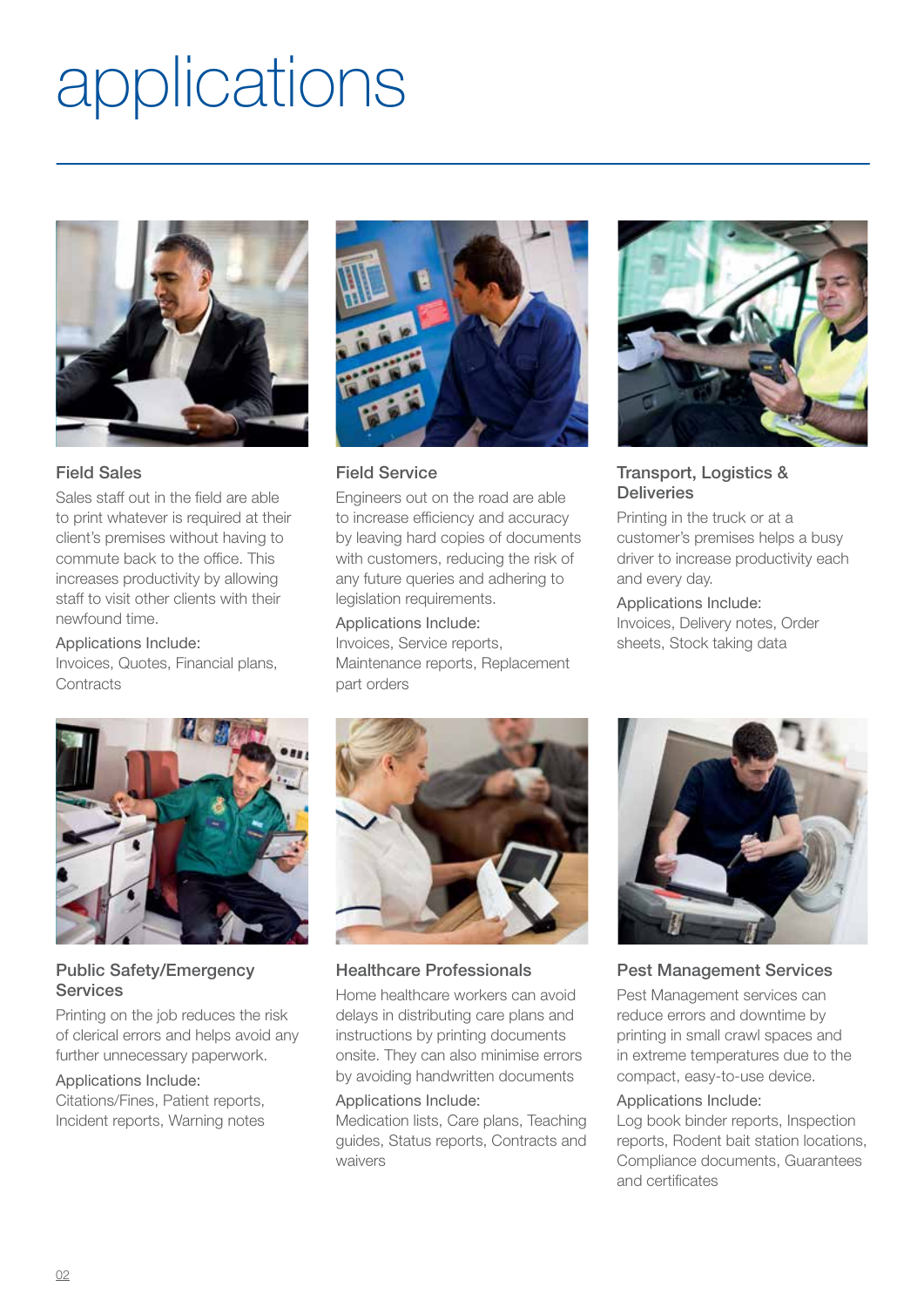## key features



### Key Features at a Glance

- World's smallest A4 thermal portable printer
- Unmatched mobile device compatibility (AirPrint/Google Cloud Print/Mopria)
- iOS/Android/Windows/Mac compatible
- USB / Bluetooth / Wi-Fi / MFi interfaces supported
- Easy-to-use with independent Wi-Fi / Bluetooth button
- Works in extreme temperatures (-10ºC to 50ºC)
- Standard Li-ion battery for 600 pages per charge
- Increased print speed (up to 8ppm)
- Various add-ons including a new rugged roll printer case (PA-RC-001)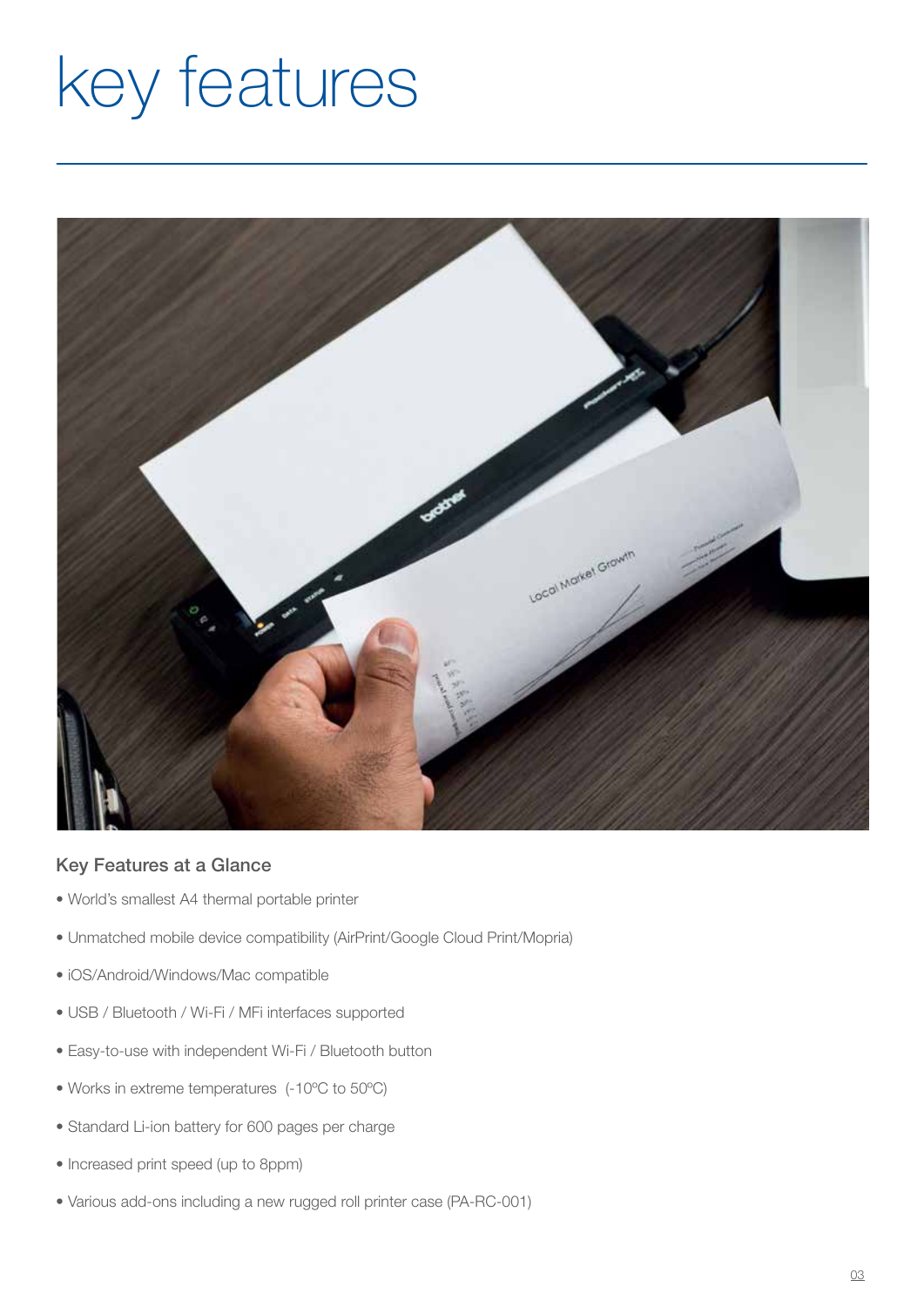# key features



### Ease of Use with the Expansion of Mobile Compatibility

### Mobile Printing

Printing on-the-go has never been easier thanks to the various mobile print options users can connect to. These include:







Google Cloud Print







AirPrint Coogle Cloud Print Mopria Coogle Cloud Print Service (Android)

### Connectivity Options

Users can also connect to a range of operating systems using different methods.

|                | <b>PJ-773</b> |                                              |                        | PJ-762/763                        | <b>PJ-763MFi</b>                    |
|----------------|---------------|----------------------------------------------|------------------------|-----------------------------------|-------------------------------------|
|                | <b>Infra</b>  | Ad-hoc                                       | <b>Wireless Direct</b> | <b>Bluetooth</b><br>$(2.1 + EDR)$ | <b>Bluetooth</b><br>$(MFi/2.1+EDR)$ |
| <b>Windows</b> | <b>Yes</b>    | N/A<br>*stop supporting from<br>8.1 or later | <b>Yes</b>             | Yes                               | <b>Yes</b><br>*By SPP/HCRP          |
| Apple          | <b>Yes</b>    | <b>Yes</b>                                   | Yes                    | Yes                               | <b>Yes</b><br>*By HCRP              |
| iOS            | <b>Yes</b>    | <b>Yes</b>                                   | Yes                    | N/A<br>*OS limitation             | <b>Yes</b><br>*By iAP/iAP2          |
| Andriod        | <b>Yes</b>    | N/A<br>*stop supporting from<br>8.1 or later | Yes                    | Yes<br>*By SPP                    | <b>Yes</b><br>*By SPP               |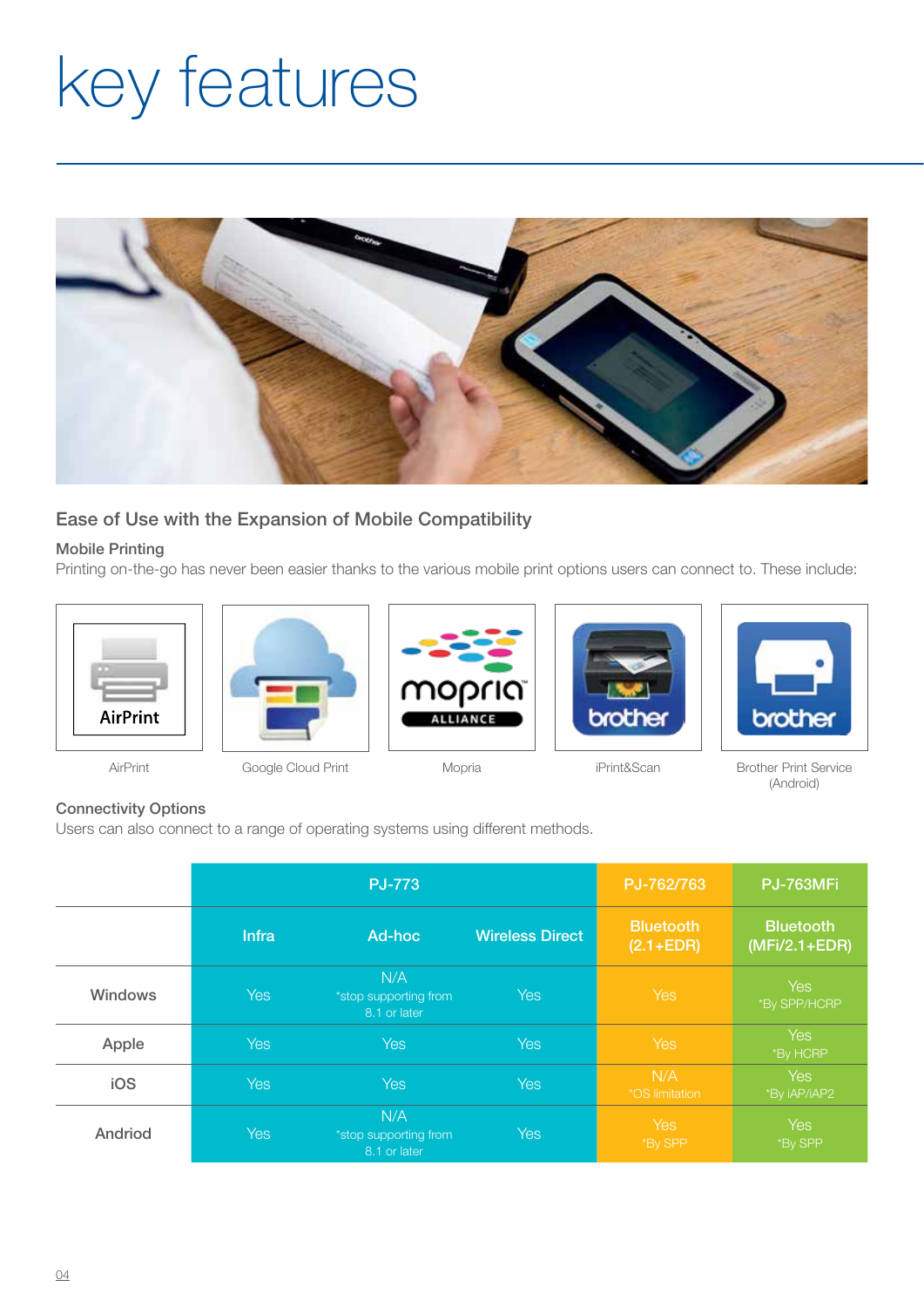### Thermal Print Technology

Thermal printers are becoming the only reliable solution for professionals in the field. Here are a number of reasons why:

### Thermal vs. Inkjet Printing

| <b>Thermal</b>                                                                               | Inkjet                                                                                                                                                                                                           |
|----------------------------------------------------------------------------------------------|------------------------------------------------------------------------------------------------------------------------------------------------------------------------------------------------------------------|
| Low cost – with no ink or toner, the cost per page remains                                   | Recommended uses of inkjet technology are generally                                                                                                                                                              |
| constant no matter how much content is on a page.                                            | limited to an office environment.                                                                                                                                                                                |
| Reliable - thermal printers use very few moving parts and<br>can work in extreme conditions. | Inkjet printers are known to have problems in mobile<br>environments where temperature or pressure extremes<br>occur. Cold ink or pressure variations can upset the<br>printing process impacting print quality. |
| High Quality - thermal technology means the precise                                          | The nozzles used in inkjet printers may become easily                                                                                                                                                            |
| placement of every pixel, ensuring high print quality                                        | clogged in the extreme environments required for mobile                                                                                                                                                          |
| character and graphic images.                                                                | printing.                                                                                                                                                                                                        |
| Easy to maintain - no inks or toners, and no parts that                                      | The many moving parts of the printer cannot withstand the                                                                                                                                                        |
| need scheduled maintenance.                                                                  | harsh use environment of mobile users.                                                                                                                                                                           |
| Easy to use - once configured, it's a simple as turning it on                                | Printer sizes have been reduced, but still do not lend                                                                                                                                                           |
| and feeding it paper.                                                                        | themselves to a mobile form factor.                                                                                                                                                                              |
| Versatile - install it in a car, or even wear it, it works in                                | Carrying and changing cartridges can be messy, if not                                                                                                                                                            |
| small spaces and even upside-down.                                                           | challenging in mobile environments.                                                                                                                                                                              |
| Supplies for your needs - Paper, the only supply                                             | Inkjet printer footprint (size) remains larger than thermal                                                                                                                                                      |
| necessary, is available in cut sheet or perforated-roll                                      | printers, making these challenging to carry and taking up                                                                                                                                                        |
| formats with 3, 7 or 20 year archival life types.                                            | significant space inside vehicles.                                                                                                                                                                               |
|                                                                                              | Inkjet printers generally require AC power. This requires<br>added expense for in-vehicle installations and limits<br>mobility to locations near AC power outlets.                                               |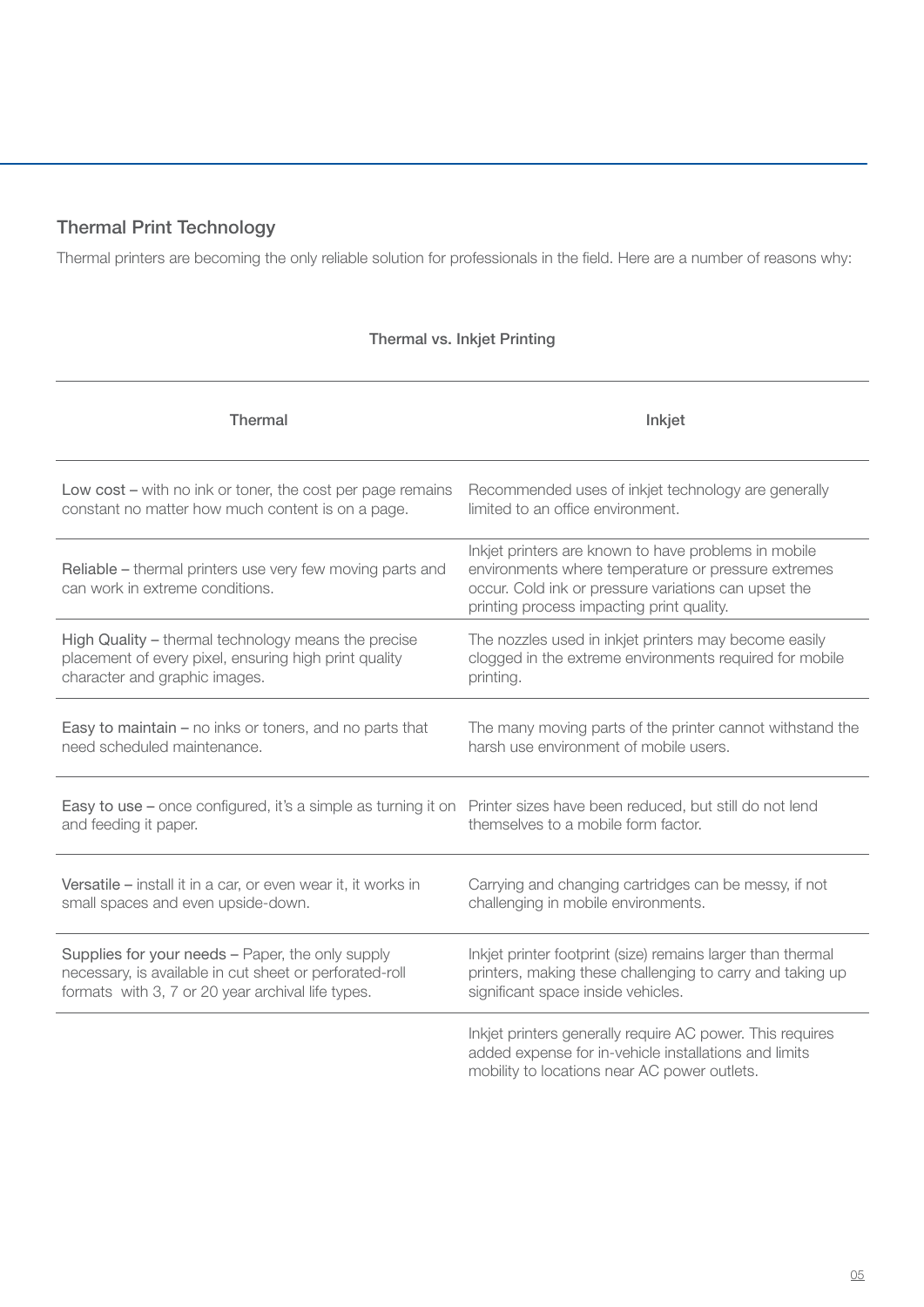# optional accessories

### Tailored and Flexible Solution

Multiple accessories are available in order to build the right solution for our customers. New accessories for PJ-7 include:



PA-BT-002 Li-Ion battery • 600 page print/charge



PA-RC-001 Rugged Roll Printer Case

- 1.2m drop protection
- IP54
- Anti-Curl system
- Easy paper loading



PA-RB-001 Rubber printer case

• 1.2m drop protection



PA-PG-001 Paper Guide

• ONLY for 3 button model

Compatible accessories from PJ-6 include:

|                                                      | Description                         | PJ-700 Series |
|------------------------------------------------------|-------------------------------------|---------------|
| <b>PA-AD-600</b>                                     | <b>AC Adaptor</b>                   | Yes           |
| <b>PA-CD-600CG</b>                                   | Car Adaptor (Cigarette socket type) | Yes           |
| PA-CD-600WR                                          | Car Adaptor (Wired type)            |               |
| <b>PA-CM-500</b>                                     | Car Mount                           | Yes           |
| <b>PA-CC-500</b>                                     | Carrying Case                       | Yes           |
| <b>PA-RH-600</b>                                     | Roll Holder                         | Yes           |
| <b>PA-RC-600</b>                                     | <b>Roll Printer Case</b>            | Yes*          |
| <b>PA-PG-600</b><br>Paper Guide (For 2 button model) |                                     | Yes*          |
|                                                      |                                     |               |

\*Only support PJ-722/723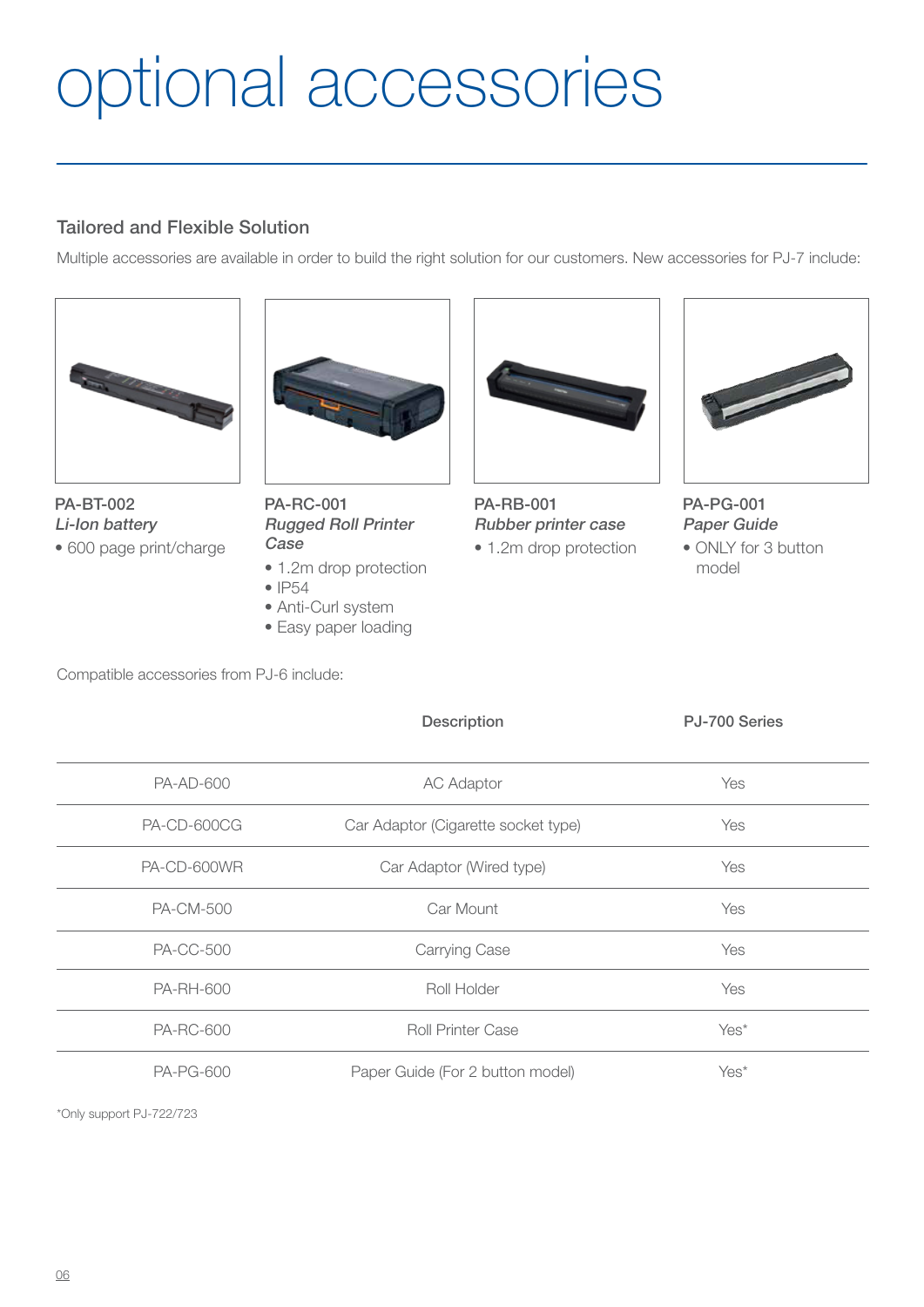# specifications

| <b>PRINTING</b>                 | PJ-722                                                                                                                    | PJ-723                                                                                                                                                 | PJ-762                                                     | PJ-763            | PJ-763MFi                                                                              | PJ-773                                                                                                                                                                                                                                                                                                                                                      |  |
|---------------------------------|---------------------------------------------------------------------------------------------------------------------------|--------------------------------------------------------------------------------------------------------------------------------------------------------|------------------------------------------------------------|-------------------|----------------------------------------------------------------------------------------|-------------------------------------------------------------------------------------------------------------------------------------------------------------------------------------------------------------------------------------------------------------------------------------------------------------------------------------------------------------|--|
| <b>Print resolution</b>         | 203 x 200dpi                                                                                                              | 300 x 300dpi                                                                                                                                           | 203 x 200dpi                                               | 300 x 300dpi      | 300 x 300dpi                                                                           | 300 x 300dpi                                                                                                                                                                                                                                                                                                                                                |  |
| Print technology                | Direct thermal                                                                                                            |                                                                                                                                                        |                                                            |                   |                                                                                        |                                                                                                                                                                                                                                                                                                                                                             |  |
| Printing speed                  | Ave.: 8ppm (under Brother standard environment) [1]                                                                       |                                                                                                                                                        |                                                            |                   |                                                                                        |                                                                                                                                                                                                                                                                                                                                                             |  |
| Paper feed method               |                                                                                                                           |                                                                                                                                                        |                                                            | Manual paper feed |                                                                                        |                                                                                                                                                                                                                                                                                                                                                             |  |
| Print width                     | 204.2mm                                                                                                                   | 208.8mm                                                                                                                                                | 204.2mm                                                    | 208.8mm           | 208.8mm                                                                                | 208.8mm                                                                                                                                                                                                                                                                                                                                                     |  |
| No. of pages per battery charge | Rechargeable Li-ion Battery: approximately 600 Sheets<br>(1.9% printing duty and using a fully charged new battery)       |                                                                                                                                                        |                                                            |                   |                                                                                        |                                                                                                                                                                                                                                                                                                                                                             |  |
| <b>INTERFACES</b>               |                                                                                                                           |                                                                                                                                                        |                                                            |                   |                                                                                        |                                                                                                                                                                                                                                                                                                                                                             |  |
| <b>USB</b>                      | USB Ver.2.0 (full speed) type A to mini type B (printer)                                                                  |                                                                                                                                                        |                                                            |                   |                                                                                        |                                                                                                                                                                                                                                                                                                                                                             |  |
| Bluetooth                       | N/A                                                                                                                       | N/A                                                                                                                                                    | Ver.2.1+EDR Class 2<br>SPP, BIP, OPP and HCRP<br>supported |                   | $Ver.2.1 + EDR$<br>Class 2 SPP,<br>BIP, OPP, HCRP<br>and <i>iAP</i> (MFi)<br>supported | N/A                                                                                                                                                                                                                                                                                                                                                         |  |
| Wireless-LAN                    | N/A                                                                                                                       | N/A                                                                                                                                                    | N/A                                                        | N/A               | N/A                                                                                    | IEEE802.11b/g/n (Infrastructure mode)<br>IEEE802.11b/g/n (Adhoc mode)<br>IEEE802.11g/n (Wireless direct)                                                                                                                                                                                                                                                    |  |
| <b>Wireless-LAN Security</b>    | N/A                                                                                                                       | N/A                                                                                                                                                    | N/A                                                        | N/A               | N/A                                                                                    | <b>INFRASTRUCTURE MODE</b><br>< Personal mode ><br>Open System (None/WEP)<br>Public Key Authentication (WEP)<br>WPA-PSK/WPA2-PSK (TKIP/AES)<br>$<$ Enterprise mode $>$<br>LEAP (CKIP) EAP-FAST (TKIP/AES)<br>PEAP (TKIP/AES) EAP-TTLS (TKIP/AES)<br>EAP-TLS (TKIP/AES)<br><b>ADHOC MODE</b> Open System (None/WEP)<br><b>WIRELESS DIRECT WPA2-PSK (AES)</b> |  |
| <b>PJ ESC/P LANGUAGE</b>        |                                                                                                                           |                                                                                                                                                        |                                                            |                   |                                                                                        |                                                                                                                                                                                                                                                                                                                                                             |  |
| Built-in fonts                  |                                                                                                                           | Bitmap font: Helsinki, Brussel, Letter Gothic Bold<br>Outline font: Helsinki, Brussel, Letter Gothic                                                   |                                                            |                   |                                                                                        |                                                                                                                                                                                                                                                                                                                                                             |  |
| Font sizes                      |                                                                                                                           |                                                                                                                                                        |                                                            |                   | 10 cpi, 12 cpi, 15 cpi and proportional sizes                                          |                                                                                                                                                                                                                                                                                                                                                             |  |
| Barcode support                 |                                                                                                                           | Yes                                                                                                                                                    |                                                            |                   |                                                                                        |                                                                                                                                                                                                                                                                                                                                                             |  |
| <b>TEMPLATE/FORM STORAGE</b>    |                                                                                                                           |                                                                                                                                                        |                                                            |                   |                                                                                        |                                                                                                                                                                                                                                                                                                                                                             |  |
| Memory size (RAM/Flash/User)    |                                                                                                                           |                                                                                                                                                        |                                                            | 32MB / 32MB / 6MB |                                                                                        |                                                                                                                                                                                                                                                                                                                                                             |  |
| <b>GENERAL</b>                  |                                                                                                                           |                                                                                                                                                        |                                                            |                   |                                                                                        |                                                                                                                                                                                                                                                                                                                                                             |  |
| <b>Dimensions</b>               |                                                                                                                           | 255(W) x 55(D) x 30(H) mm                                                                                                                              |                                                            |                   |                                                                                        |                                                                                                                                                                                                                                                                                                                                                             |  |
| Weight excl battery & paper     | 480g (approx)                                                                                                             |                                                                                                                                                        |                                                            |                   |                                                                                        |                                                                                                                                                                                                                                                                                                                                                             |  |
| <b>Battery</b>                  | Rechargeable Li-ion Battery 10.8V (optional accessory)                                                                    |                                                                                                                                                        |                                                            |                   |                                                                                        |                                                                                                                                                                                                                                                                                                                                                             |  |
| AC adapter                      | AC adapter 15 V (optional accessory)                                                                                      |                                                                                                                                                        |                                                            |                   |                                                                                        |                                                                                                                                                                                                                                                                                                                                                             |  |
| Car adapter                     | Cigarette lighter plug or permanently wired (optional accessories)                                                        |                                                                                                                                                        |                                                            |                   |                                                                                        |                                                                                                                                                                                                                                                                                                                                                             |  |
| Operating system support        | Windows® Vista/7/8/8.1/10 Windows® Server 2008/2008 R2; Windows® Server 2012/2012 R2 - Mac OS X v 10.8/10.9/10.10 - Linux |                                                                                                                                                        |                                                            |                   |                                                                                        |                                                                                                                                                                                                                                                                                                                                                             |  |
| Mobile OS                       | Android<br>Android/i0S<br>Android - USB                                                                                   |                                                                                                                                                        |                                                            |                   |                                                                                        |                                                                                                                                                                                                                                                                                                                                                             |  |
| <b>ENVIRONMENTAL</b>            |                                                                                                                           |                                                                                                                                                        |                                                            |                   |                                                                                        |                                                                                                                                                                                                                                                                                                                                                             |  |
| Temperature                     |                                                                                                                           |                                                                                                                                                        |                                                            |                   | -10°C to +50°C (during operation) / -20°C to +60°C (during storage)                    |                                                                                                                                                                                                                                                                                                                                                             |  |
| Humidity                        | 20% to 80% (no condensation - during operation and storage)                                                               |                                                                                                                                                        |                                                            |                   |                                                                                        |                                                                                                                                                                                                                                                                                                                                                             |  |
| Auto power off                  |                                                                                                                           | Yes: 15 settings                                                                                                                                       |                                                            |                   |                                                                                        |                                                                                                                                                                                                                                                                                                                                                             |  |
| <b>CONTENTS</b>                 |                                                                                                                           |                                                                                                                                                        |                                                            |                   |                                                                                        |                                                                                                                                                                                                                                                                                                                                                             |  |
|                                 |                                                                                                                           | (PJ-722 / PJ-723 / PJ-762 / PJ-763 / PJ-763MFi / PJ-773), Quick setup guide,<br>CD-ROM (Printer driver and user guide), USB cable, Head cleaning sheet |                                                            |                   |                                                                                        |                                                                                                                                                                                                                                                                                                                                                             |  |

[1] Brother standard environment is based on using A4 size with JAITA J1 pattern at 23 degrees C via USB using AC adaptor or Li-ion battery